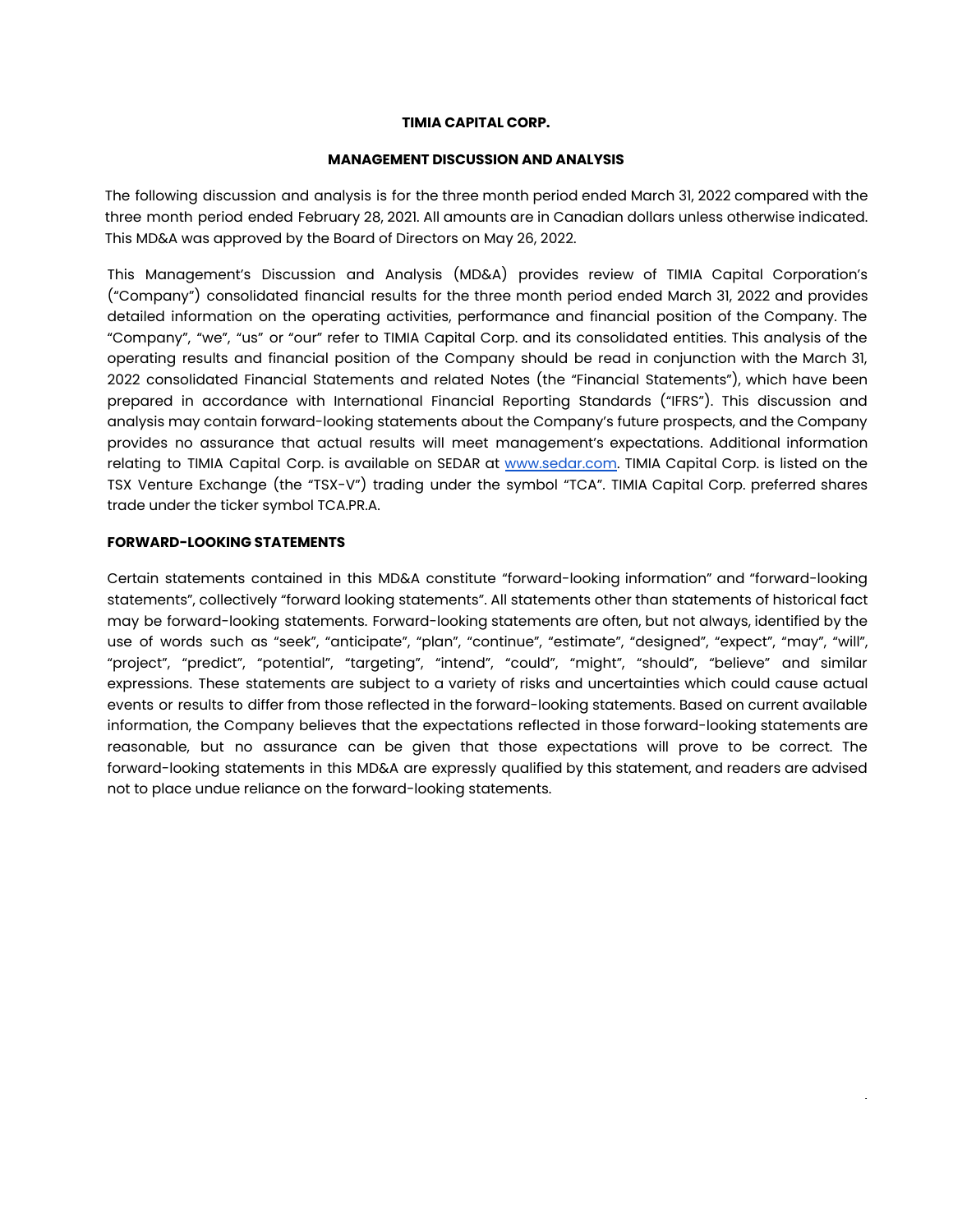# **FINANCIAL HIGHLIGHTS**

For the three month period ended March 31, 2022 and three month period ended February 28, 2021. *\*see Non-GAAP measures section for details of calculation.*

| <b>Financial Highlights</b>                       | <b>March 31, 2022</b> | <b>February 28, 2021</b> |
|---------------------------------------------------|-----------------------|--------------------------|
| Revenue                                           | 4,227,934             | 1,270,815                |
| Loans receivable - net of ECL (December 31, 2021) | 112,972,797           | 106,117,801              |
| Net income before income tax                      | 848,322               | 124,559                  |
| Net income (loss) attributable to shareholders    | 93,491                | (315,426)                |
| Adjusted net income                               | 1,080,661             | 169,298                  |
| Adjusted net income attributable to shareholders  | 325,830               | (270, 687)               |
| Earnings per common share                         | (0.01)                | (0.01)                   |
| Adjusted net income per common share              | 0.00                  | (0.01)                   |

For the three months ended March 31, 2022, compared to the three months ended February 28, 2021 the Company had the following highlights:

- Total revenue increased \$2,957,119 or 233% from \$1,270,815 to \$4,227,934.
- Interest income from investments was up \$2,336,055 to \$3,533,583 for the three month period compared to \$1,197,528 for the three month period last year. This increase is primarily driven by the acquisition of Pivot.
- Similarly, Income from transaction and other fees increased \$493,622 to \$589,784 from \$96,162 due to acquisition of Pivot;
- Loss from settlements of loans decreased \$22,875 to \$nil as a result of less portfolio exits in the current period compared to significant exit activities in Q1 2021;
- Net income increased 581% or \$723,763 to \$848,322 compared to \$124,559 in the prior three month period.

## **BUSINESS OVERVIEW**

The Company builds and manages private credit limited partnerships that have focused investing strategies for the institutional and accredited investors markets. In the technology space, the Company utilizes a proprietary loan origination platform to originate, underwrite and service private-market, high-yield loan opportunities through two operating divisions: TIMIA Capital which offers revenue-based investment to fast growing, business-to-business Software-as-a-Service (or SaaS) businesses in North America, and Pivot Financial which specializes in asset-based private credit targeting mid-market borrowers in Canada.

Sources of revenue include interest income from loans receivable, as well as income from the settlement of loans and transaction fees from due diligence. In addition, Pivot earns loan servicing fees and performance fee income for loan management services performed.

The Company's business principally involves managing invested capital and earning fee-related revenues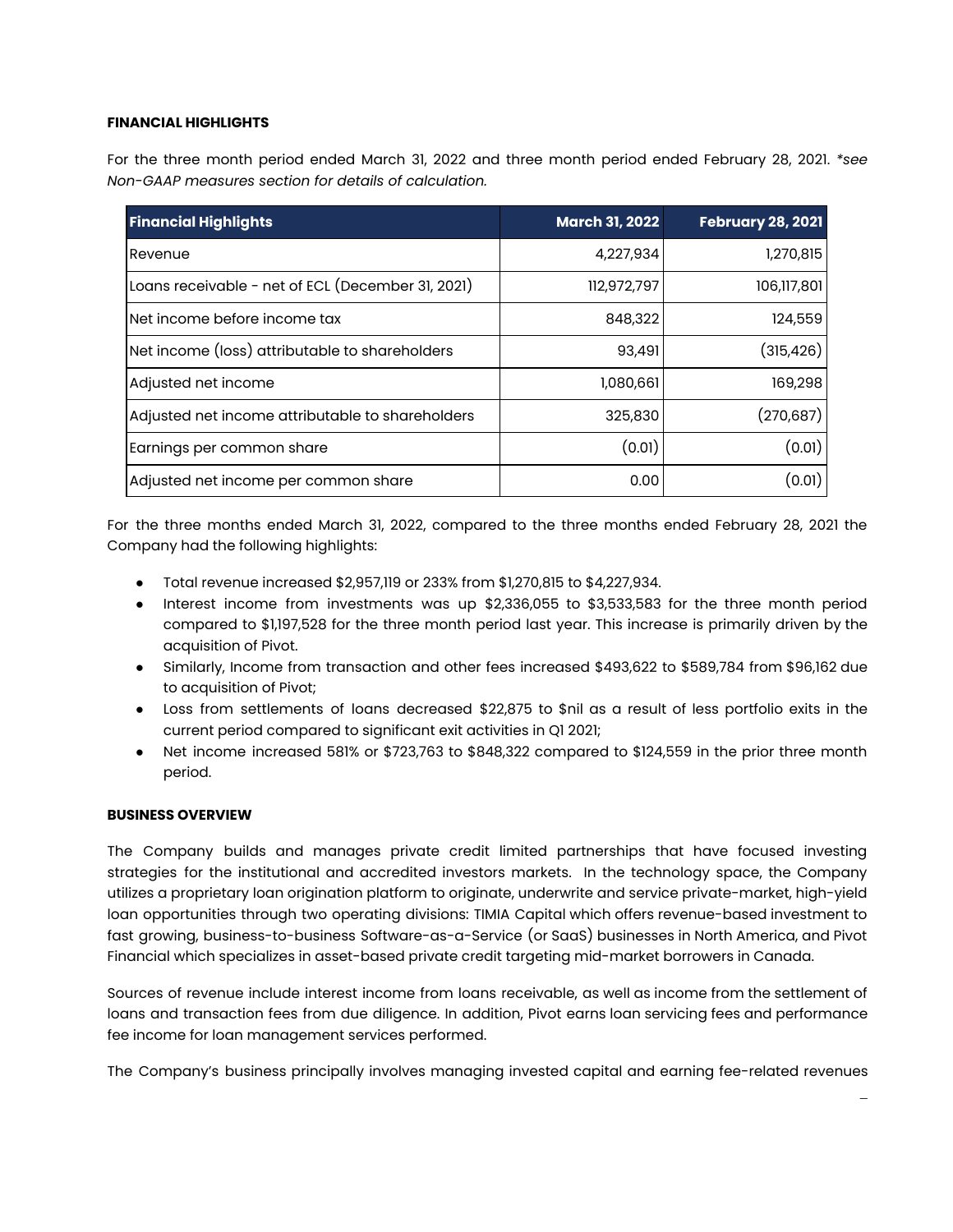from assets under management. The Company builds shareholder value by increasing the assets invested, through limited partnerships, as well as growth in assets managed under service agreements.

The capital for all of the Company's investments comes from institutions and private investors through Limited Partnerships, lender finance arrangements, notes payable, and co-investor syndication. The Company's corporate capital needs are met through the issuance of preferred and common shares.

The key contributors to growth in value to the shareholders of the Company are fee related earnings from our investing activity, continued improvement in efficiency at originating deals, acceleration in number of deals originated and maintaining economies of scale. Management currently believes value for common shareholders is best created by growing capital under management through limited partnerships as it provides income while providing non-dilutive capital.

## **TIMIA'S INVESTMENT STRATEGY**

TIMIA targets companies seeking capital primarily in the following three subsectors: Software-as-a-Service (SaaS), software enabled service companies and hardware enabled service companies. Using proprietary software, the Company is able to efficiently originate transactions, automate underwriting as well as manage the loan portfolio and investors on an ongoing basis.

## **PIVOT'S INVESTMENT STRATEGY**

Pivot addresses the borrowing needs of small to mid-sized enterprises in Canada with bespoke term debt structures, bridge loans, asset-based revolving loan facilities, and accounts receivable factoring facilities. Pivot portfolio companies typically have 1-100 employees and \$1-\$100 million in revenue.

#### **Structure and basis of consolidation**

Our capital sourcing strategy has evolved from raising capital directly in the form of debt and equity, to raising non-dilutive capital in the form of limited partnerships and lender finance arrangements. Management expects to continue to use non-dilutive sources of capital to increase per share profitability for shareholders as well as improve our ability to scale with growth.

## **Basis of consolidation**

To date the following partnerships have been established:

- On March 6, 2019, the Company established its first Limited Partnership ("LP I");
- On November 28, 2019, the Company established TIMIA Capital Holdings Limited Partnership for purposes of facilitating a lender finance arrangement to help fund growth in a warehouse format for future limited partnerships;
- On July 15, 2020, the Company established its third Limited Partnership ("LP II");
- In September 2021, the Company established Pivot Financial I Limited Partnership ("Pivot LP") for purposes of the acquisition of Pivot Financial Inc.; and
- On January 10, 2022, the Company formed its third fund, TIMIA Capital III Preferred Return Fund Limited Partnership.

<sup>-</sup>

TIMIA Capital GP Inc. and TIMIA Capital II GP Inc. (wholly owned subsidiaries of the Company) each act on behalf of the general partners for LP I, LP II and Preferred Return LP III (together the limited partnerships). The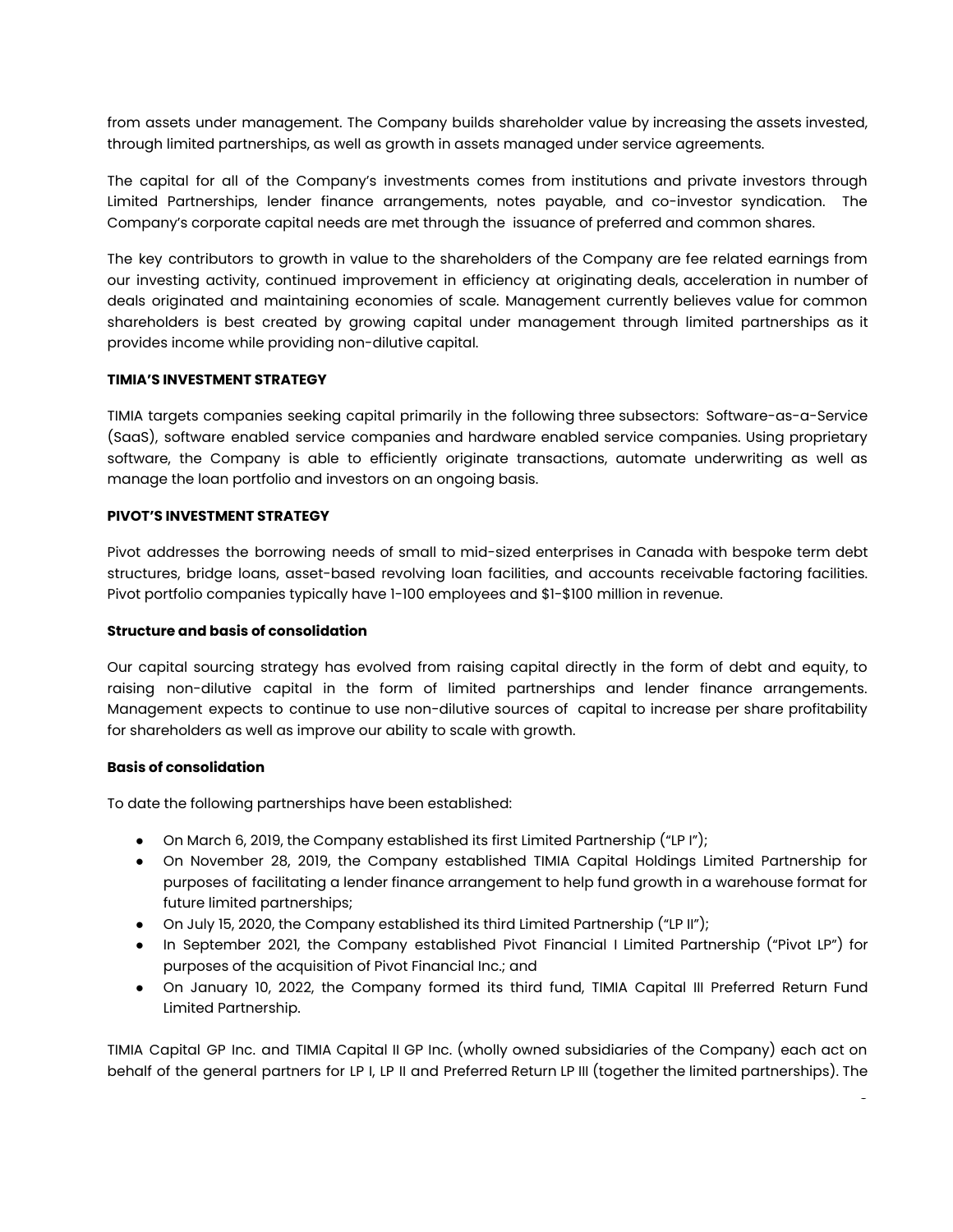Company owns 12.4%, 7.0% and 21.5% of total units as at March 31, 2022, respectively of LP I, LP II, Preferred Return LP III, while TIMIA Capital Holdings is 100% owned. All the benefits and rewards of ownership of the limited partnership flow to the limited partners; the external parties that funded the limited partnership. The Company earns a management fee and a performance fee for managing the business activities of the limited partnerships. In addition, this capital is non-dilutive to the common shareholders of the Company while providing the common shareholders with a share of the profit (loss) of the limited partnership.

LP II and Preferred Return LP III have a functional currency of US dollars. On consolidation the results are translated to the Company's presentation currency of Canadian dollars. As a result, exchange differences arising on consolidation from this translation are recorded in other comprehensive income.

The financial results of the Company as at and for the three months ended March 31, 2022 discussed in this MD&A include results of operations of TIMIA Capital Corp., 2862454 Ontario Inc., Pivot Financial Services Inc.TIMIA Capital GP Inc., TIMIA Capital II GP Inc., TIMIA Capital III GP Inc., LP I, TIMIA Capital Holdings Limited Partnership, LP II, Preferred Return LP III, TIMIA Capital III Preferred Return Fund and Pivot LP.

### **NON GAAP MEASURES**

In addition to the IFRS prepared results and balances presented in the Financial Statements, the Company uses a number of other financial measures to monitor its performance and some of these are presented in this MD&A. These measures may not have standardized meanings or computations as prescribed by IFRS that would ensure consistency and comparability between companies using them and are, therefore, considered to be non-IFRS measures. The Company primarily derives these measures from amounts presented in its Statements which were prepared in accordance with IFRS. The Company's focus continues to be on IFRS measures and any other information presented herein is purely supplemental to help the reader better understand the key performance indicators used in monitoring its operating performance and financial position. This Management Discussion and Analysis refers to the following Non-GAAP measure:

**Adjusted net earnings and Adjusted net earnings per common share** - adjusted net earnings presents shareholders' net earnings before stock-based compensation, business acquisition expenses and amortization of intangible assets. Management feels this metric is useful to understand the operating income of the Company's lending business before non-cash and expenses that are not directly related to lending activities.

|                                                       | <b>Three months ended</b> | <b>Three months ended</b> |
|-------------------------------------------------------|---------------------------|---------------------------|
| <b>Reconciliation of adjusted net income:</b>         | <b>March 31, 2022</b>     | <b>February 28, 2021</b>  |
| IFRS reported net income                              | 848,322                   | 124,559                   |
| IFRS reported net income attributable to shareholders | 93,491                    | (315, 426)                |
| Add:                                                  |                           |                           |
| Acquisition costs                                     | 22,050                    |                           |
| Share-based payments                                  | 97,761                    | 44,739                    |
| Amortization                                          | 112,528                   |                           |
| Adjusted net earnings                                 | 1,080,661                 | 169,298                   |
| Adjusted net income attributable to shareholders      | 325,830                   | (270, 687)                |
| Adjusted net income per common share                  | 0.00                      | (0.01)                    |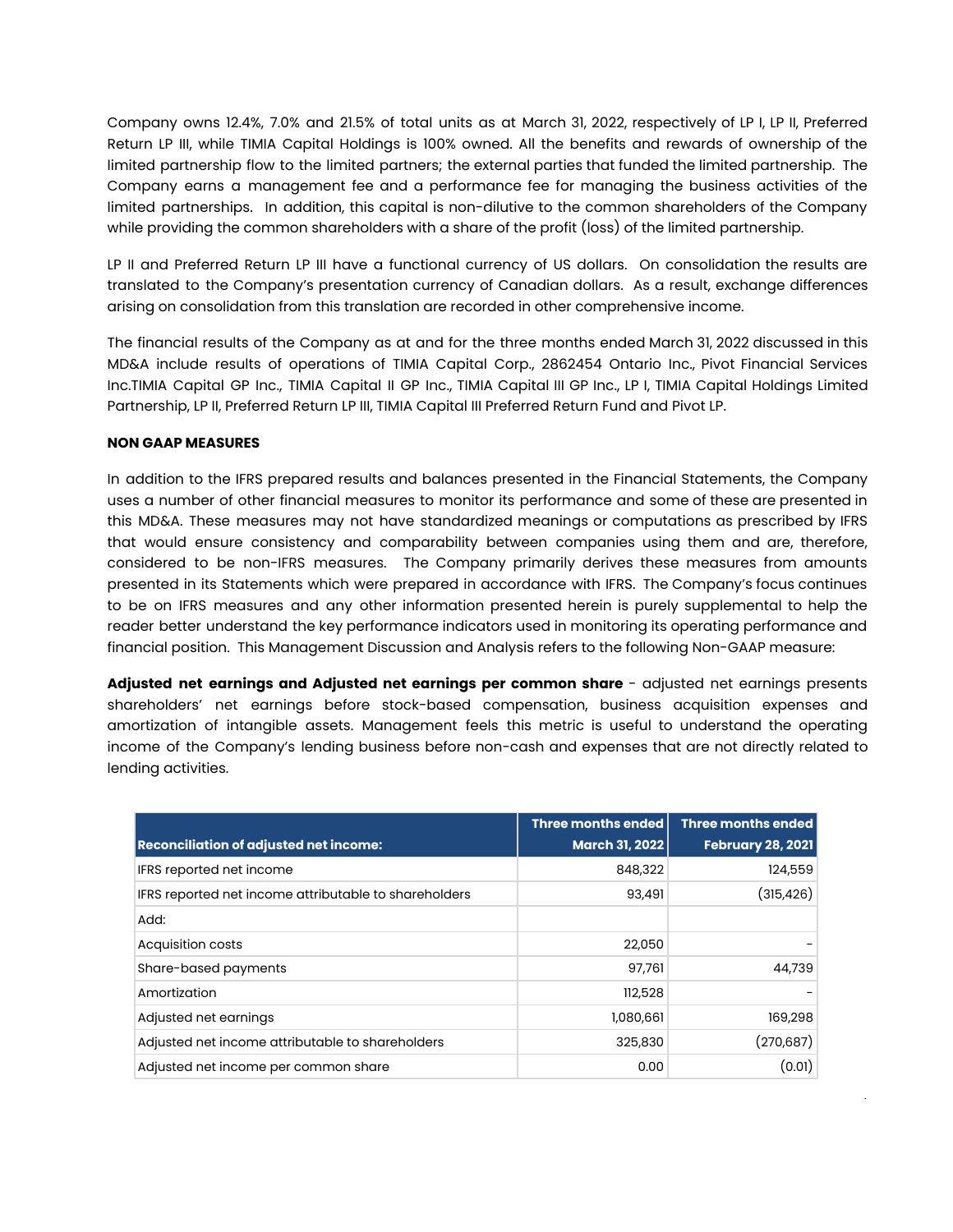**Nature of revenue** - Revenue for the Company is earned from a variety of sources. The table below summarizes the revenue earned by virtue of the operating activities and interest income earned by the investment vehicles (the limited partnerships). Management uses this information to better understand the sources of revenue attributed to common shareholders. The following selected financial information agrees in total to consolidated revenue per the financial statements.

|                                        | Operational | <b>Limited</b>          | Intercompany | <b>Total</b> |
|----------------------------------------|-------------|-------------------------|--------------|--------------|
|                                        |             | entities   Partnerships | eliminations | consolidated |
| Interest income                        | 53,021      | 3,480,562               | 0            | 3,533,583    |
| Income from transaction and other fees | 585,237     | 4,546                   | 0            | 589,784      |
| Income from settlement of loans        | 0           | 0                       |              | 0            |
| Performance/management fee income      | 486,339     | 0                       | (381,772)    | 104,567      |
| Income from investment in LP's         | 54,434      | 0                       | (54, 434)    | 0            |
|                                        | 1,179,032   | 3,485,108               | (436,206)    | 4,227,934    |

# **REVENUE**

Total consolidated revenue for the three months ended March 31, 2022 increased \$2,957,119 or 233% from \$1,270,815 to \$4,227,934.

The Company operates through two brands; TIMIA Capital in the technology sector and Pivot Financial in Factoring facilities and small to medium enterprise term loans. Investments are held in Limited Partnership that are separate legal entities by the LP's.

Limited partnerships consist of LP I, LP II, Preferred Return LP III, TIMIA Holdings Limited partnership (wholly owned) and Pivot LP (wholly owned).

Interest income in the three months ended March 31, 2022 was \$3,533,583, compared to \$1,197,528 for the three months ended February 28, 2021, a 195% increase. This increase is largely driven by the acquisition of Pivot and significantly increasing the loan portfolio. In addition, TIMIA continued to expand its loan portfolio completing 3 new and 3 follow-on loan transactions, disbursing funds of \$8,089,440.

Specific investee financings are contracted for various expected durations typically between 1 and 5 years. Payments are received monthly and each investment's value is assessed for impairment at each reporting date based on the performance of the investee's gross revenue and other financial performance measures.

Other sources of revenue include income from the settlement of loans. The current period had less loans exit early compared to prior year, which had an unprecedented number of portfolio early exits, therefore a decrease of 100% in income (loss) from settlements from \$(22,875) to \$nil. Income realized on loan exits is classified as revenue. While income from early repayment of loans is not the primary focus of the Company's revenue growth forecast, the Company does expect some loans to be repaid prior to maturity either due to change in business needs of the company invested in or as a result of change in ownership through acquisition.

The Company's revenue is primarily interest income generated from the loan portfolio, held within the limited partnerships. As the Company loan portfolio grows, interest revenue increases. Interest revenue also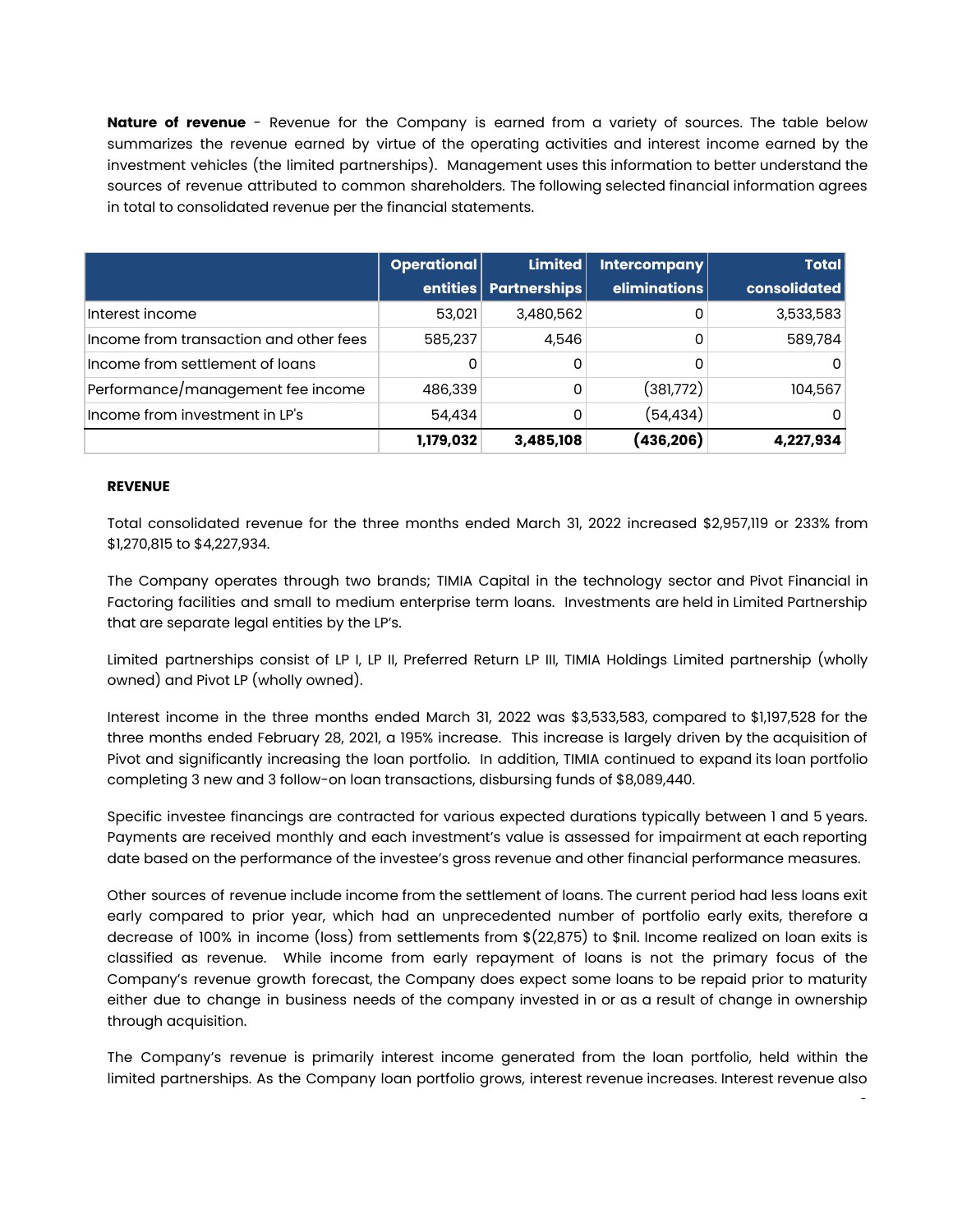includes changes in amortized cost of loan values included in the portfolio.

Income from transaction and other fees was \$589,784 in the three months ended March 31, 2022 compared to \$96,162 in the three month comparative period. The growth in portfolio activity with the acquisition of Pivot as well as new revenue streams acquired in the Pivot transactions have contributed to this growth. Pivot has two customer relationships earning revenue for sub-advisor and portfolio servicing fees. These fees are earned and recognized on a monthly basis.

# **EXPENSES**

During the three month period ended March 31, 2022, the Company significantly reduced interest expense as a result of the redemption of the Series B, C and D debentures throughout 2021. This reduction is partially offset by increased finance costs associated with additional draws on the revolving credit facility during the period. The Company continued to invest into the growth of both the origination of deals and the underlying automated platform, as well as general corporate expenses related to portfolio management and public company expenses:

|                                                                                    | 3 months ended<br>March 31 | <b>3 months ended</b><br>February 28, 2021 |
|------------------------------------------------------------------------------------|----------------------------|--------------------------------------------|
| Operational Expense, not including<br>Interest expense and Expected credit<br>loss | 1,806,455                  | 755,720                                    |
| Debenture interest expense                                                         | 36,477                     | 134,680                                    |
| Interest expenses and Expected Credit<br>Loss                                      | 1,552,044                  | 129,540                                    |
| <b>Total Expenses</b>                                                              | 3,394,976                  | 1,019,940                                  |

Overall expenses have increased period over period due to the acquisition of Pivot in Q4 of 2021. Operational Expenses for the three month period ended March 31, 2022 and February 28, 2021:

- Administrative, management and directors' fees increased \$472,943 or 118% to \$872,904 from \$399,961. This increase is mainly driven by acquisition-related headcount and bringing salary costs in line with industry.
- Office, travel, systems, and miscellaneous expenses increased \$58,387 or 51% from \$113,501 to \$171,888. Increased expense levels in the current period relating to new website launch, increased office and CAM costs, IT servicing costs with respect to loan origination process and increases related to acquiring Pivot;
- Marketing services and promotion expenses increased \$70,617 or 86% from \$81,833 to \$152,450. This increase is driven by increased use and expansion of online marketing tools.
- Accounting and legal expenses increased \$211,491 or 532% from \$39,752 to \$251,243. Current year increase is driven by growth in size of the business, increase in fees for audit and tax services and acquisition related audit expenses.
- Investor relations, communications and regulatory fees increased \$71,747 or 94% from \$75,934 to \$147,681. In January 2022 the Company launched its third fund, TIMIA Capital Preferred Return LP III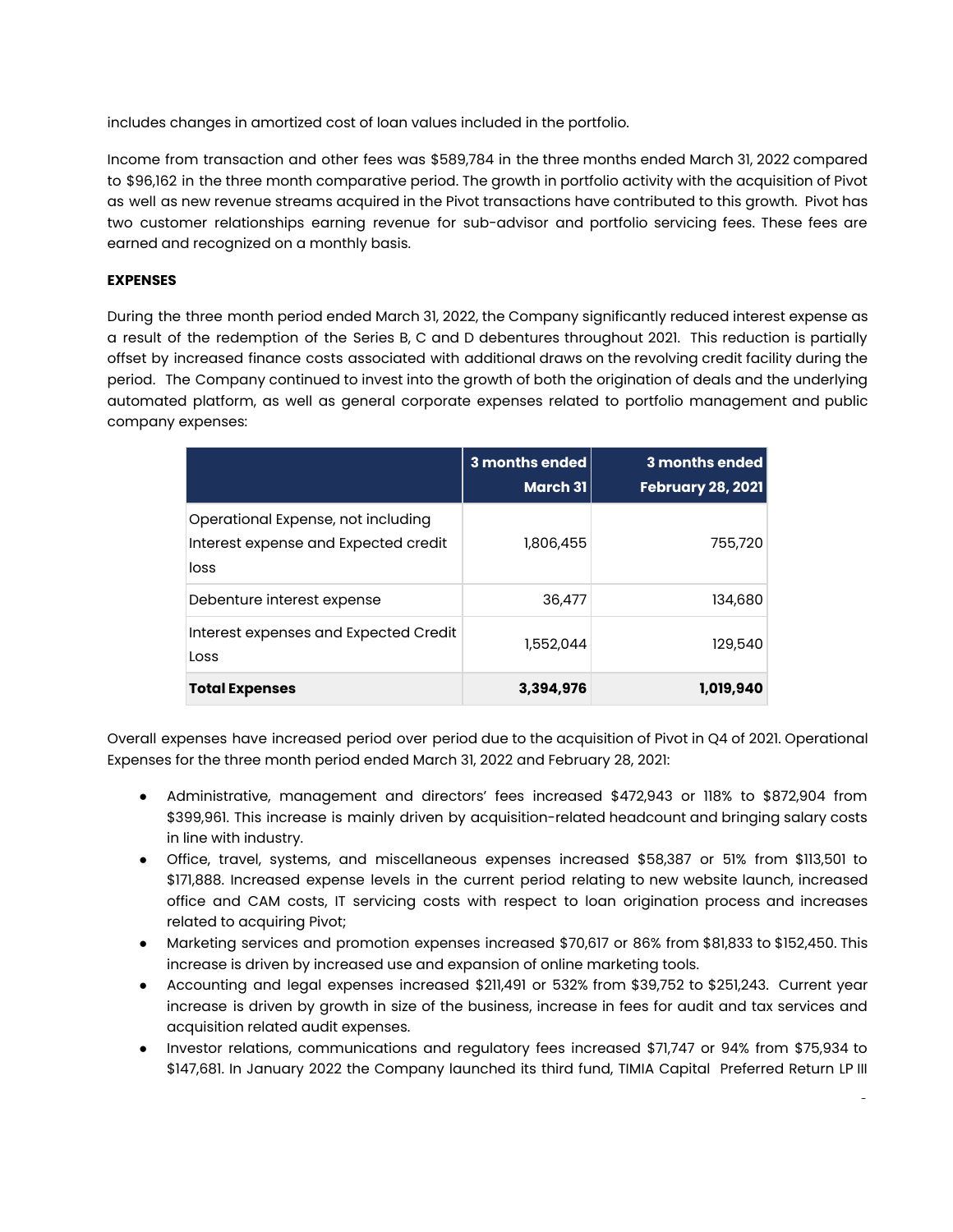resulting in an increase in fees in the current period. There was no comparable activity in the prior period.

# Interest and Expected Credit Loss (ECL) Expense

- Total interest expense was \$1,784,858 compared to \$225,340, an increase of \$1,559,518. The increase is mainly driven by additional loans payable acquired as part of the Pivot acquisition offset by a decrease in debenture interest paid from settlement of debentures throughout 2020/2021.
- ECL expense was a recovery of \$196,337 compared to \$38,880 in the comparative three month period. ECL is assessed at each period end and is expected to increase relative to the loan portfolio size. The recovery in the prior year was driven by investments exited and loan provision releases.

## **FOREIGN EXCHANGE AND FORWARD CONTRACTS**

US dollar denominated investments and subsidiaries are converted to Canadian dollars quarterly at the then prevailing quarter end exchange rates. At the start of the Company's fiscal year, January 1, 2022, the US dollar was trading at 1.27 Canadian Dollars. By the end of the first quarter the US dollar had fallen to 1.25 Canadian dollars. Common Shareholder income was affected by movements in foreign exchange rates in several ways including the recognition of unrealised gains/losses on US denominated assets owned directly by the Company, and also through the recognition of carried interest income earned by the Company in its capacity as the manager of the limited partnerships.

Foreign exchange losses result from the conversion to Canadian dollars of investments that are denominated in US dollars. During the three month period, \$19,402 of foreign exchange losses were recognized in the consolidated net income.

Foreign currency translation adjustment is a result of the conversion of the Company's US dollar denominated subsidiary, LP II. These adjustments are included within net comprehensive income. During the three month period translation adjustment was a loss of \$413,158 (February 28, 2021 - loss of \$469,555). This translation adjustment is a result of consolidation of LP II, a US dollar-based partnership formed in July 2020. Majority of this translation difference arises due to the fluctuation in USD to CAD exchange rates from the date of LP II and Preferred Return LP III capital initial closings in 2020 and 2022. The average exchange rate based on dates of LP II closings was 1.34 compared to a quarter end close rate of 1.25. The average exchange rate based on dates of Preferred Return LP III closings was 1.27 compared to a quarter end close rate of 1.25.

A significant portion of the foreign exchange gains/losses and all of the translation adjustments are unrealized, meaning that increases in the value of the US dollar may result in a reversal of these losses in future periods.

| <b>Attribution of FX Gains/(Losses)</b>    | <b>Common</b>       | <b>Non-Controlling</b> |           |
|--------------------------------------------|---------------------|------------------------|-----------|
| For the three months ended March 31, 2021  | <b>Shareholders</b> | <b>Interests</b>       | Total     |
| Forward contract gain/(loss)               | 30,716              |                        | 30,716    |
| Foreign exchange gain/(loss)               | 37,664              | (19, 262)              | 18,402    |
| Foreign exchange gain/(loss) in Net Income | 68,380              | (19,262)               | 49,118    |
| Foreign currency translation adjustment    | (23,018)            | (390,140)              | (413,158) |
| Foreign exchange gain/(loss) in            |                     |                        |           |
| <b>Comprehensive Income</b>                | 45,362              | (409,402)              | (364,040) |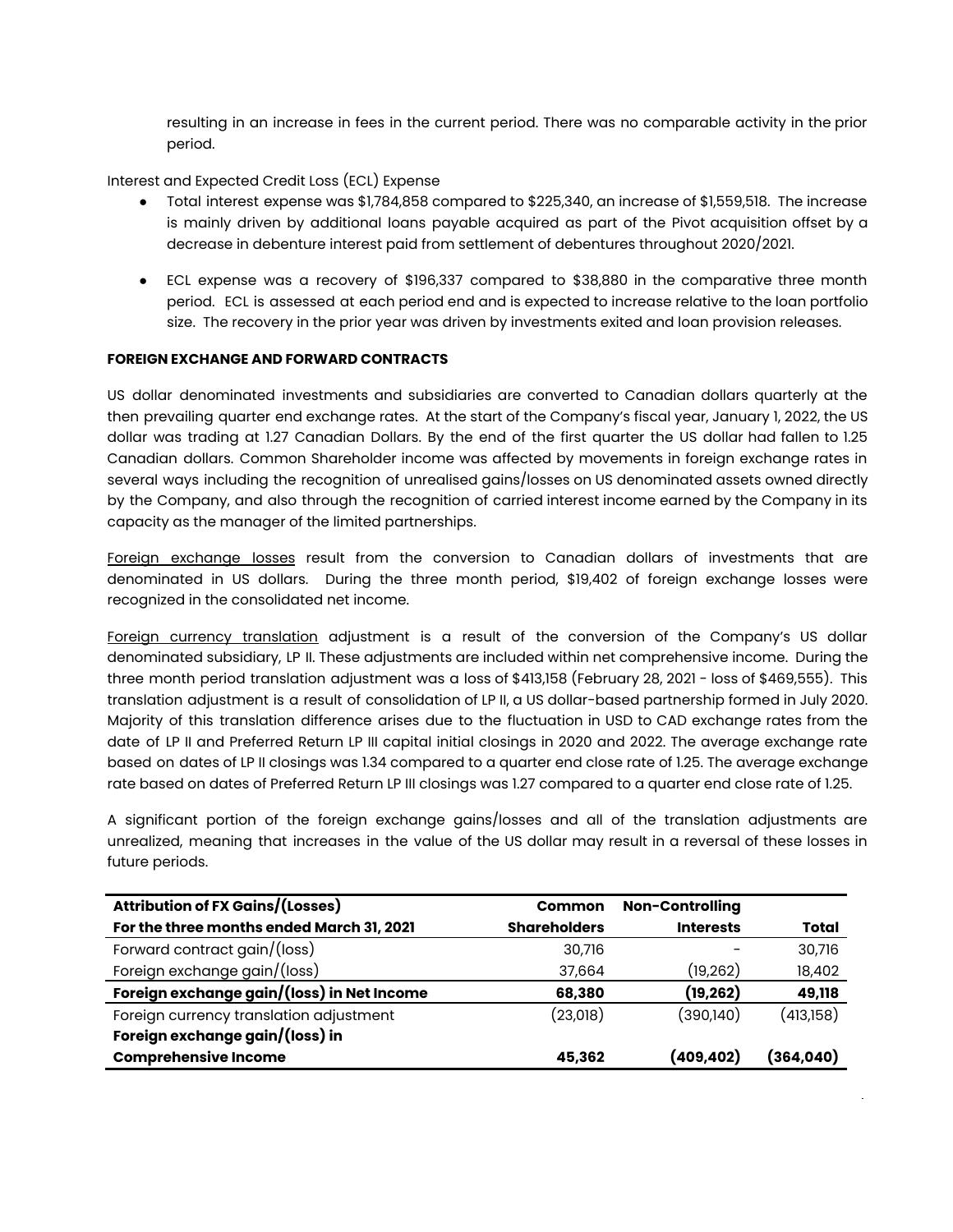## **ATTRIBUTION OF NET INCOME (LOSS) AND COMPREHENSIVE INCOME (LOSS)**

Transactions among LP I, LP II, LP III and the Company, including management and administration fees and performance fees earned, are fully eliminated on consolidation. The income statement shows an attribution of income (loss) between shareholders of the Company and the non-controlling interest (in this case, TIMIA's Limited Partners in both LP I, LP II and LP III). The following chart shows the progression of the attribution of income (loss) between the shareholders of the Company and the non-controlling interest over the last eight quarters:



Net Income (Loss) Attributable to Common Shareholders and Non-controlling interests

Common Shareholders Non-Controlling Interest

Net Income (Loss) attributable to common shareholders improves in tandem with both increases in the size of the Company's investment portfolio and continued satisfactory rates of return, as well as the acquisition of Pivot which resulted in increased profits attributable to shareholders. As the Company has maintained its loan performance, it has attracted new limited partner investors, thereby increasing its investment portfolio and improving common shareholder Net Income (Loss). In addition to holding investments through Limited Partnerships, the Company holds investments directly as well. Interest income and any gains or losses that relate to these investments are attributed directly to common shareholders.

While Net Income (Loss) attributable to common shareholders includes foreign exchange gain/loss, a significant portion is unrealized and driven by US dollar loans receivable. Foreign exchange gains/loss will continue to fluctuate until the investments are exited. Management is specifically focused on Operating Income attributable to common shareholders as a key performance measurement. The following chart illustrates Operating Income attributable to common shareholders before foreign exchange gains/losses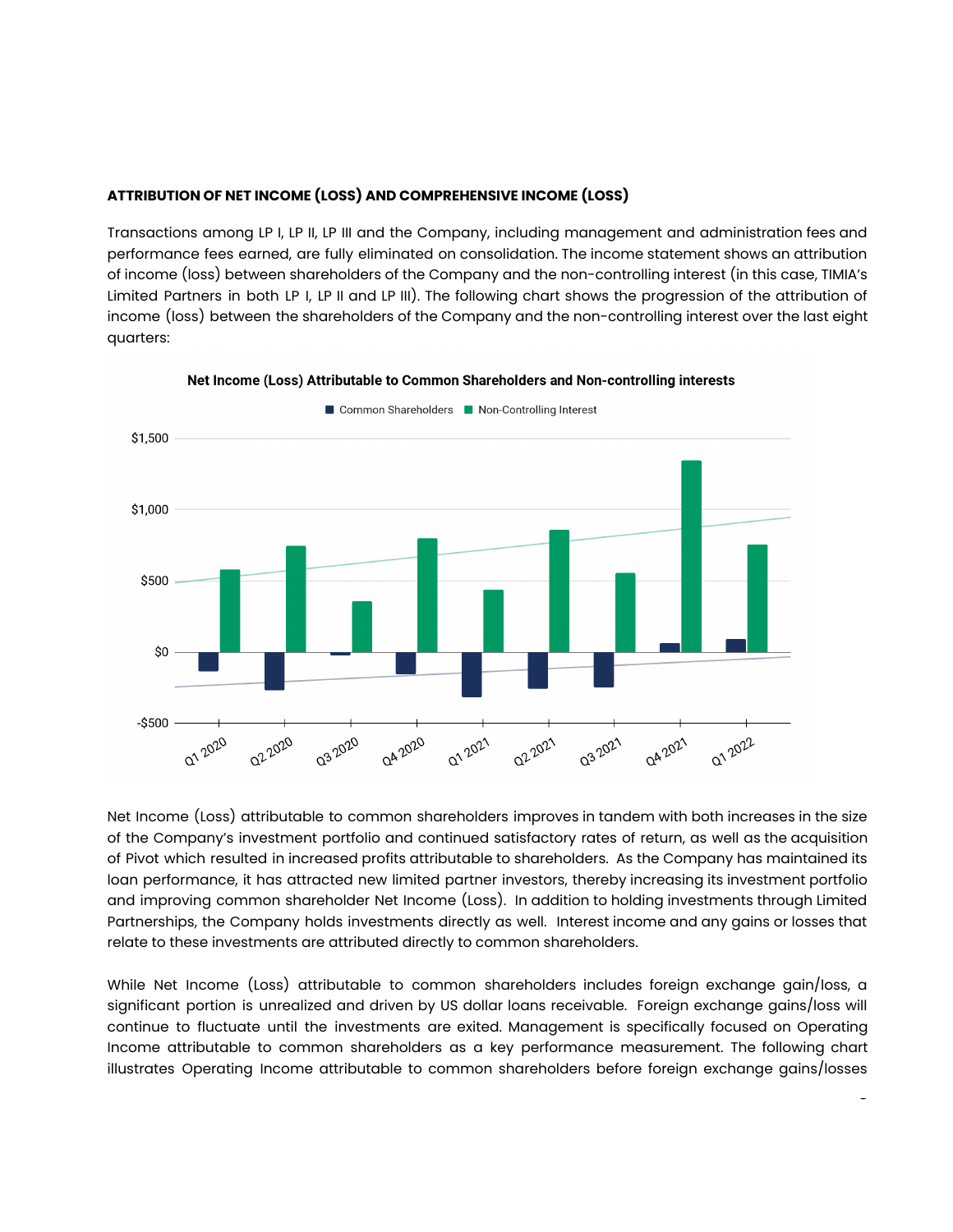and forward contract gains over the last eight periods:

The Net Income (Loss) and Comprehensive Income (Loss) for the three months ended March 31, 2022 and three months ended February 28, 2021 was attributed as follows**:**

*Non-controlling Interests*

- Net income attributable to non-controlling interests of \$754,831 represents income from investments held by the Limited Partnerships (LP I and LP II) for the three months ended, less allowable costs as defined under the Limited Partnership Agreement, including fees to the manager and expected credit losses.
- Comprehensive income attributable to non-controlling interests of \$364,691 for the three months ended includes foreign currency translation adjustments arising from the consolidation of LP II and LP III, a US denominated fund with a functional currency of US dollars.

# *Shareholders of the Company*

● Net income attributable to shareholders of the Company of \$93,491 and comprehensive income of \$70,473 for the three months ended was allocated to the common share equity holders representing income (loss) from investments held by the Company, all transaction fee income, fees and carry earned from the Limited Partnerships and all expenses not incurred by the Limited Partnership as well as the Company's proportionate interest in LP I, LP II and LP III.

When the LP's cumulative returns indicate that carried interest is earned by the Company, the LP's recognize an allocation of capital to the Company.

# **REVIEW OF FINANCIAL POSITION**

Total assets increased by 0.6% to \$125,856,017 at March 31, 2022 compared to \$125,076,696 at December 31, 2021. Gross loans receivable before ECL are broken down as follows at March 31, 2022:

<sup>-</sup>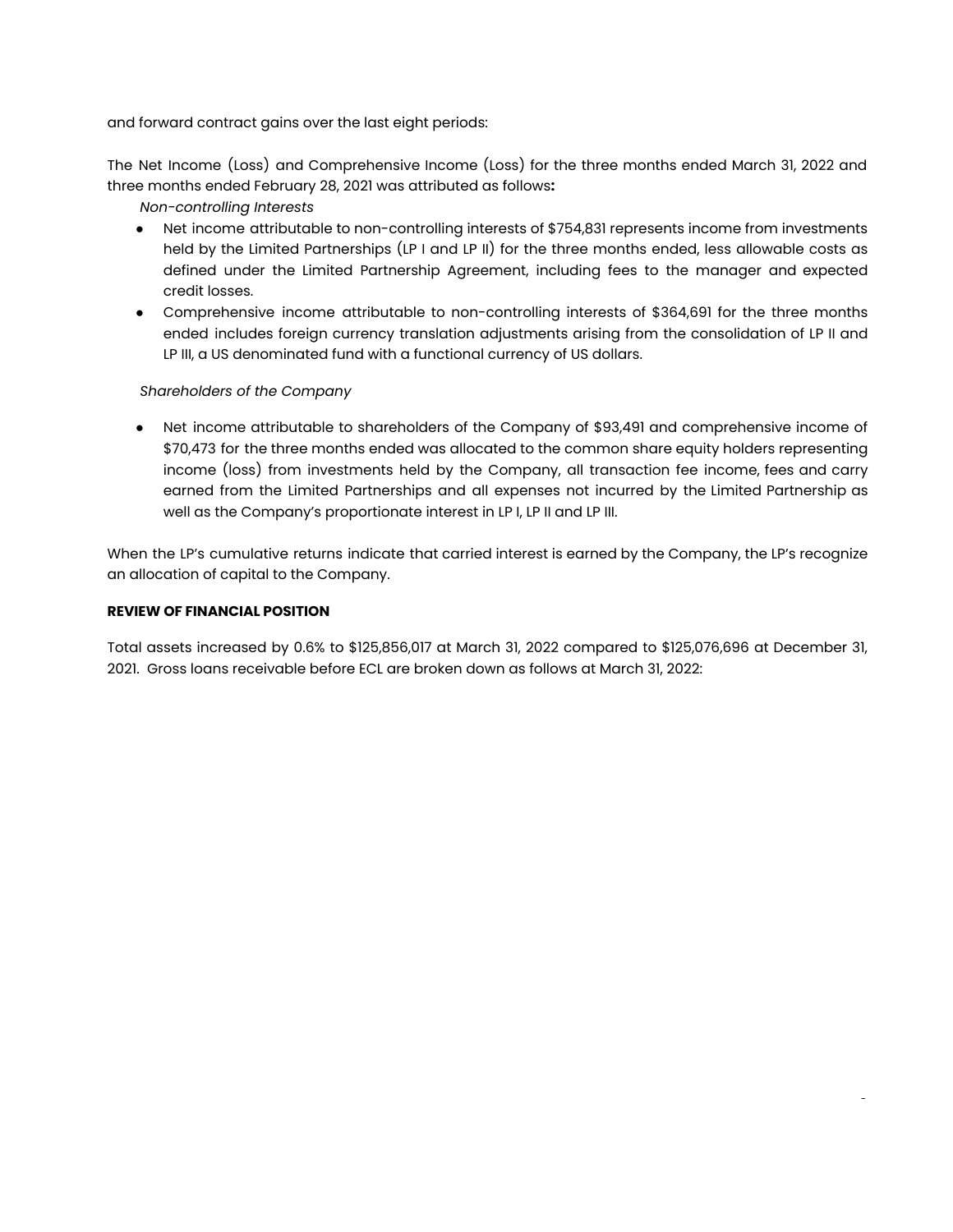# Loan Receivable by type



The following chart illustrates movement in the loan receivable balance from December 31, 2021 to March 31, 2022:

|                                              | <b>March 31, 2022</b> |
|----------------------------------------------|-----------------------|
| Opening balance                              | 106,916,931           |
| Advances on loans receivable                 | 41,244,674            |
| Net: interest revenue and principal payments | (29,960,341)          |
| Settlement of investments                    | (3,998,839)           |
| Foreign exchange                             | (629, 567)            |
| <b>Closing balance</b>                       | 113,572,857           |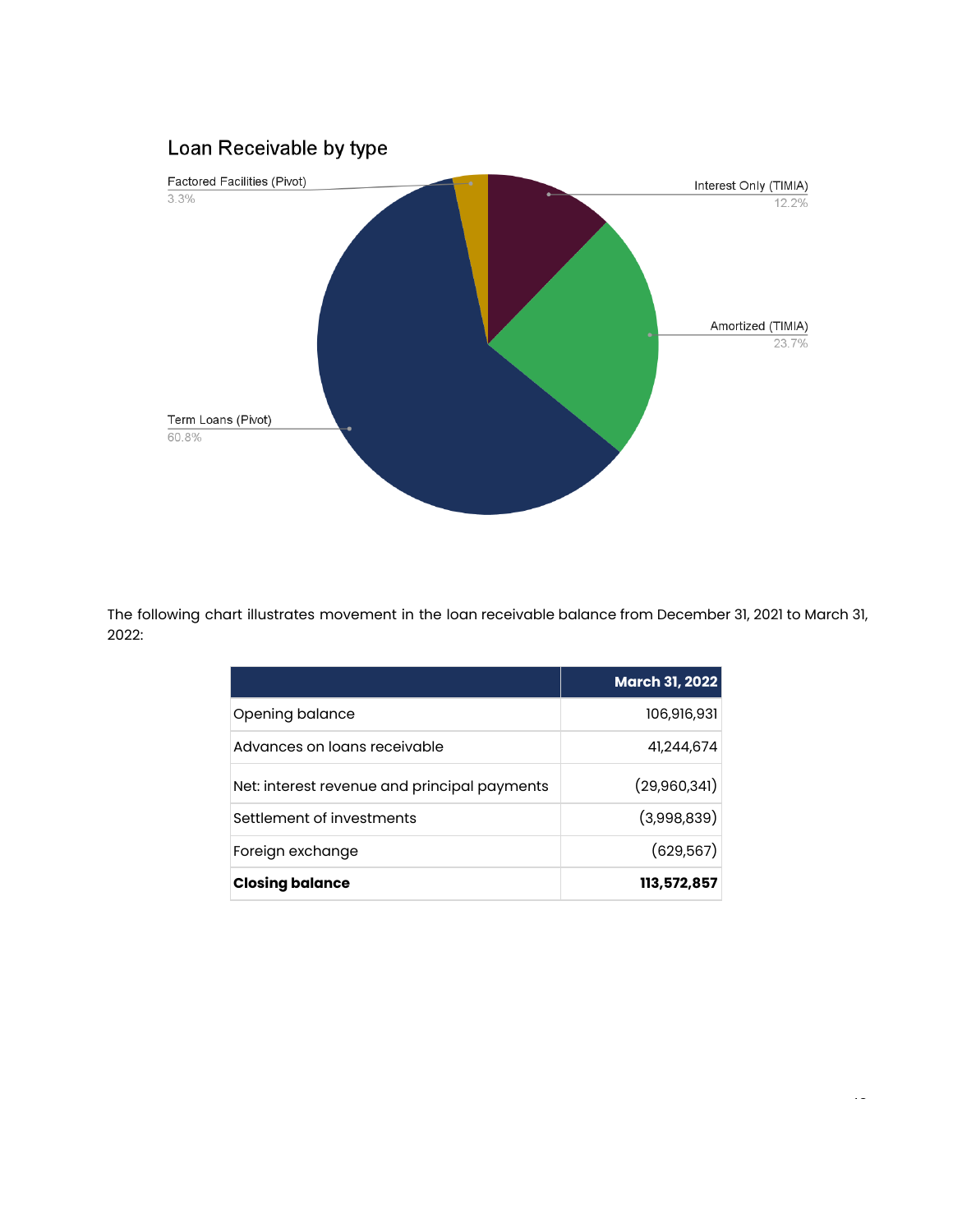#### **TIMIA'S INVESTMENT STRATEGY**

TIMIA's loan portfolio has 31 unique deals with current disbursements extended under those facilities totaling \$42,637,886. With the recent downturn of the public market for technology stocks and the retrenching of venture capital findings, TIMIA is seeing higher quality credits at more attractive pricing.

The Company continues to evaluate new investment opportunities and has capital ready to deploy to new and follow-on investments. Management evaluates these investments in terms of their current revenue, future expected revenue growth, gross margins, earnings, cash flow, market position, and management quality. Furthermore, every month TIMIA monitors each investment in its portfolio in terms of its growth against plan and financial performance on various key financial metrics. Management continues to evaluate the significant liquidity in the marketplace and its impact on credit quality and yields.

# **PIVOT'S INVESTMENT STRATEGY**

Pivot's term loan portfolio has 20 unique deals with loans receivable of \$70,934,974, including factoring facilities, the most significant investment being a loan due from a related party in the amount of \$47,379,219. This loan to a related party is security to the secured loans payable for \$47,000,000 as of March 31, 2022. The loan payable is designated as FVTPL to ensure measurement consistency with the credit risk associated with the related loan receivable that is security to the loan.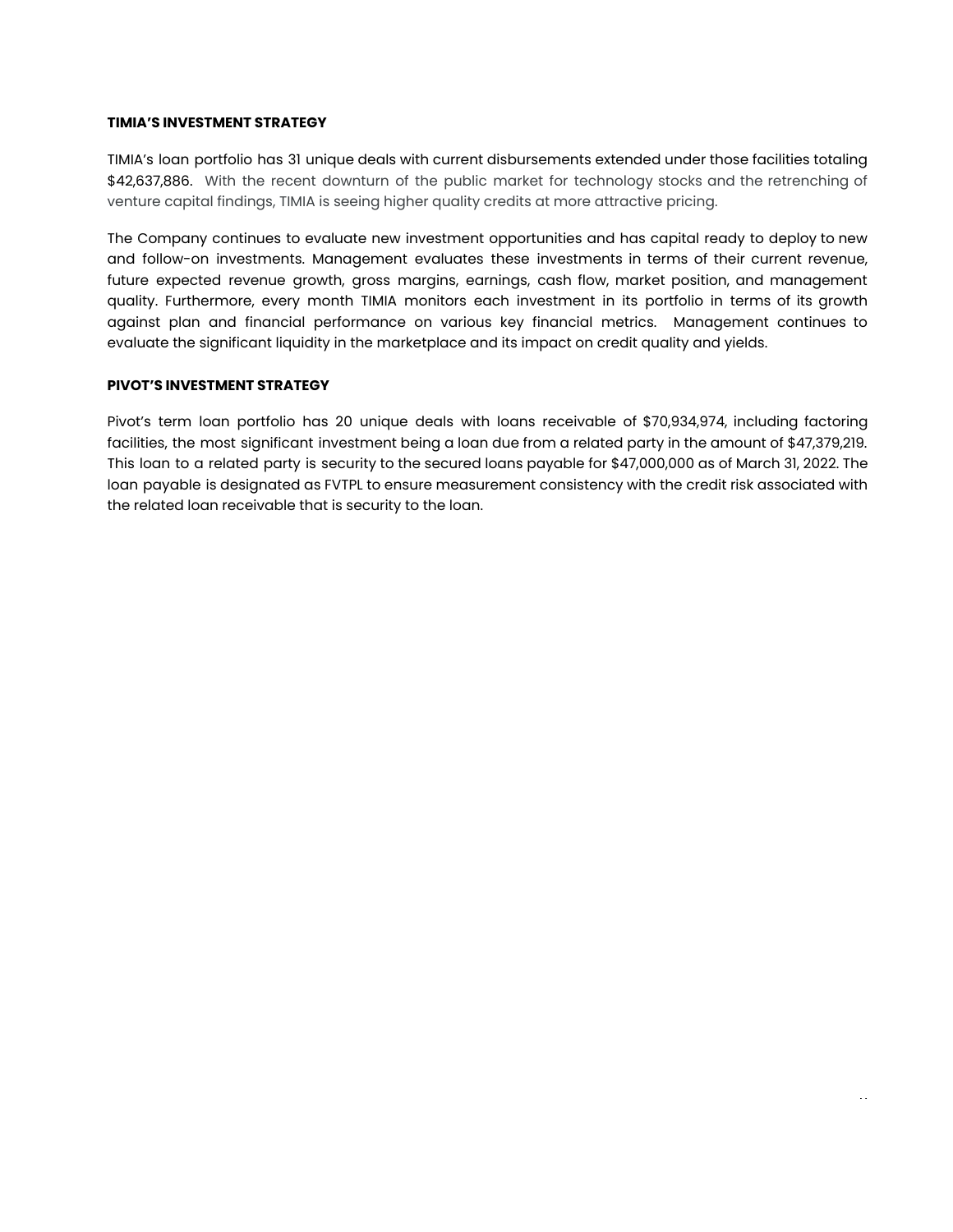#### **SUMMARY OF QUARTERLY RESULTS**

|                                                                        | Q1 2022     | Q4 2021<br>(4M) | Q3 2021    | Q2 2021    | Q1 2021    | Q4-2020    | Q3-2020    | Q2-2020<br>(note 1)   | Q1-2020    |
|------------------------------------------------------------------------|-------------|-----------------|------------|------------|------------|------------|------------|-----------------------|------------|
| Revenue                                                                | 4,227,934   | 5,095,456       | 1,407,679  | 1,837,674  | 1,270,815  | 1,756,853  | 1,899,780  | 891,186               | 1,540,197  |
| Net income                                                             | 848,322     | 1,410,056       | 307,161    | 602,034    | 124,559    | 645,182    | 333,243    | 478,611               | 444,144    |
| Net income and<br>Comprehensive<br>income (loss)                       | 435,164     | 1,545,938       | 1,218,910  | (407, 229) | (345,096)  | 506,440    | (73,584)   | 478,611               | 444,144    |
| Net income (loss)<br>attributable to<br>shareholders of the<br>Company | 93,491      | 60,906          | (249,774)  | (255, 576) | (315, 426) | (155, 953) | (23,580)   | (269, 127)            | (137, 684) |
| Adjusted Net Income<br>(loss)* attributable to<br>shareholders         | 325,830     | 343,141         | (102,769)  | (209,157)  | (270, 687) | (112,870)  | 19,243     | (221,588)             | (87, 911)  |
| Net income<br>attributable to<br>non-controlling<br>interests          | 754,831     | 1,347,041       | 556,935    | 857,610    | 439,985    | 801,135    | 356,823    | 747,738               | 581,828    |
| <b>Basic and diluted loss</b><br>per share                             | (0.01)      | 0.00            | (0.01)     | (0.01)     | (0.01)     | (0.01)     |            | (0.01)                | -          |
| Adjusted Net Income<br>(Loss) per share*                               | (0.00)      | 0.01            | (0.00)     | (0.00)     | (0.01)     | (0.00)     | 0.00       | (0.01)                | (0.00)     |
| <b>Total assets</b>                                                    | 125,856,017 | 125,079,969     | 46,087,453 | 39,463,518 | 38,950,912 | 41,923,767 | 37,015,223 | 31,894,045            | 29,995,311 |
| <b>Total liabilities</b>                                               | 110,508,655 | 111,952,707     | 6,939,295  | 6,669,109  | 5,579,992  | 7,569,075  |            | 12,705,377 14,744,095 | 12,996,351 |

#### \*see Non-GAAP measures section

*Note 1*: During the three months ended May 31, 2020, income of \$143,000 was re-allocated to Net Income (Loss) attributable non-controlling interest from Net Income (Loss) Attributable Shareholders. This adjustment reflects the cumulative effect of a misallocation of income during the consolidation process during prior periods. As the misallocation is not material to any previous period reported, this has been adjusted in the prior period. The chart below reflects the adjusted allocations for the prior periods had this adjustment had been made:

|                                                                                                       |  |  | Q4-2020                            |          |             | $Q3-2020$ $Q2-2020$ $Q1-2020$ |
|-------------------------------------------------------------------------------------------------------|--|--|------------------------------------|----------|-------------|-------------------------------|
| Net income (loss) and comprehensive<br>income attributable to shareholders of<br>the Company Adjusted |  |  | $$^{5}$ (155,953) $ ^{5}$ (53,618) |          | \$(126,127) | (196, 684)                    |
| Non-controlling interests Adjusted                                                                    |  |  | \$801,135                          | (19,966) |             | $$604,738$ $$640,828$         |

 $\overline{a}$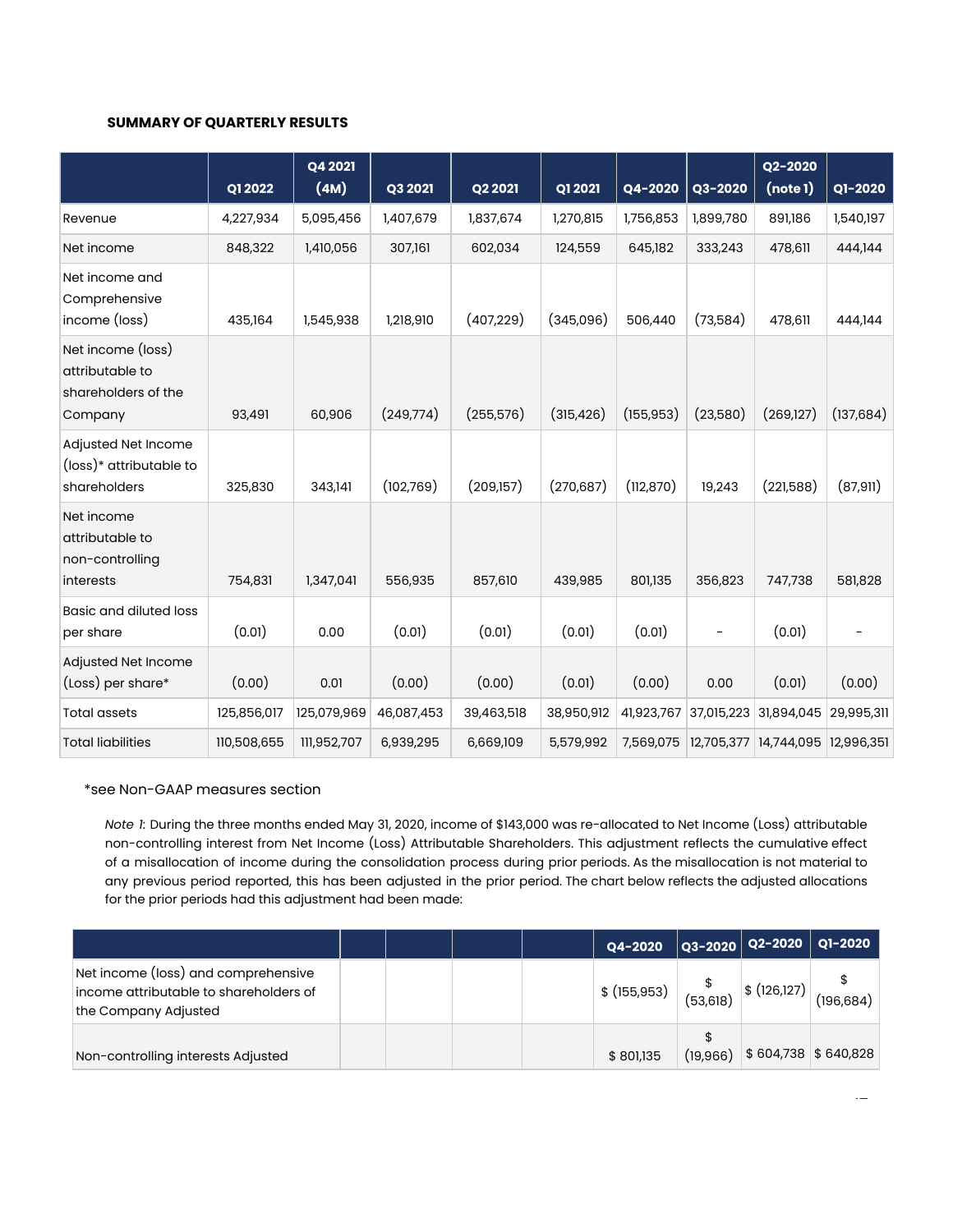#### **LIQUIDITY AND SOLVENCY**

As at March 31, 2022, the Company's cash balance was \$3,768,230 and working capital was \$300,794, compared with \$9,314,526 and \$1,840,078 respectively, as of December 31, 2021. During the three month period, the Company secured a demand revolving line of credit grid promissory note from a lender. The amount that is available to be drawn under the facility is \$6,300,000 (\$5,000,000 USD) and due on demand of the lender. The initial principal drawn on the facility is \$1,890,000 (\$1,500,000 USD) and will bear an interest rate equal to the greater of 10.25% or prime +6.3%. A utilization fee of 2.45% is owing on the unutilized portion of the loan commitment. The Credit Facility contains general covenants and financial reporting requirements to be reported by the Company on a monthly basis. The secured loans payable is a revolving credit facility from a senior lender and has a combined authorized limit of \$50,000,000. The security on the secured loan payable to the lender is a general security agreement and directly related to a specific loan receivable. The loan is designated as FVTPL to ensure measurement consistency with the credit risk associated with the related loan receivable that is security to the loan.

## **OFF-BALANCE SHEET ARRANGEMENTS**

The Company has no off-balance sheet arrangements.

### **RELATED PARTY TRANSACTIONS**

Related party transactions are all in the normal course of business with individuals (as well as their family members or entities they control) who are related to the Company either as key management personnel or a member of the board of directors. Any such transactions are in the normal course of operations and are measured at market based on exchange amounts.

The Company has loaned funds (loans receivable) on a secured basis to companies whereby an officer of the Company is also a significant shareholder and/or director. Of the total Loans Receivable of \$118,472,858, \$54,457,744 was receivable from a related party.

The Financial Statements include related party note disclosure detailing the nature of transactions, the following chart is a summary:

|                                       | 2022      | 2021 Relationship                                                                                    |
|---------------------------------------|-----------|------------------------------------------------------------------------------------------------------|
| Interest expense paid                 | 30,160    | Directors, officers and corporations controlled by/family<br>30,160 members of directors/officers    |
| Accounts payable                      | 47,118    | 586 Director/Officers                                                                                |
| Rent expense paid                     | 12,940    | Corporation controlled by family member of<br>18,647 management                                      |
| Investment in Limited Partnerships    | 5,002,793 | Directors, officers and corporations controlled by/family<br>4,824,909 members of directors/officers |
| Loans receivable from related parties |           | Company officer has an ownership interest in investee of<br>54,457,744 48,398,641 the Company        |
| Fees recognized from related parties  | 110,425   | Company officer has an ownership interest in investee of<br>$117,178$ the Company                    |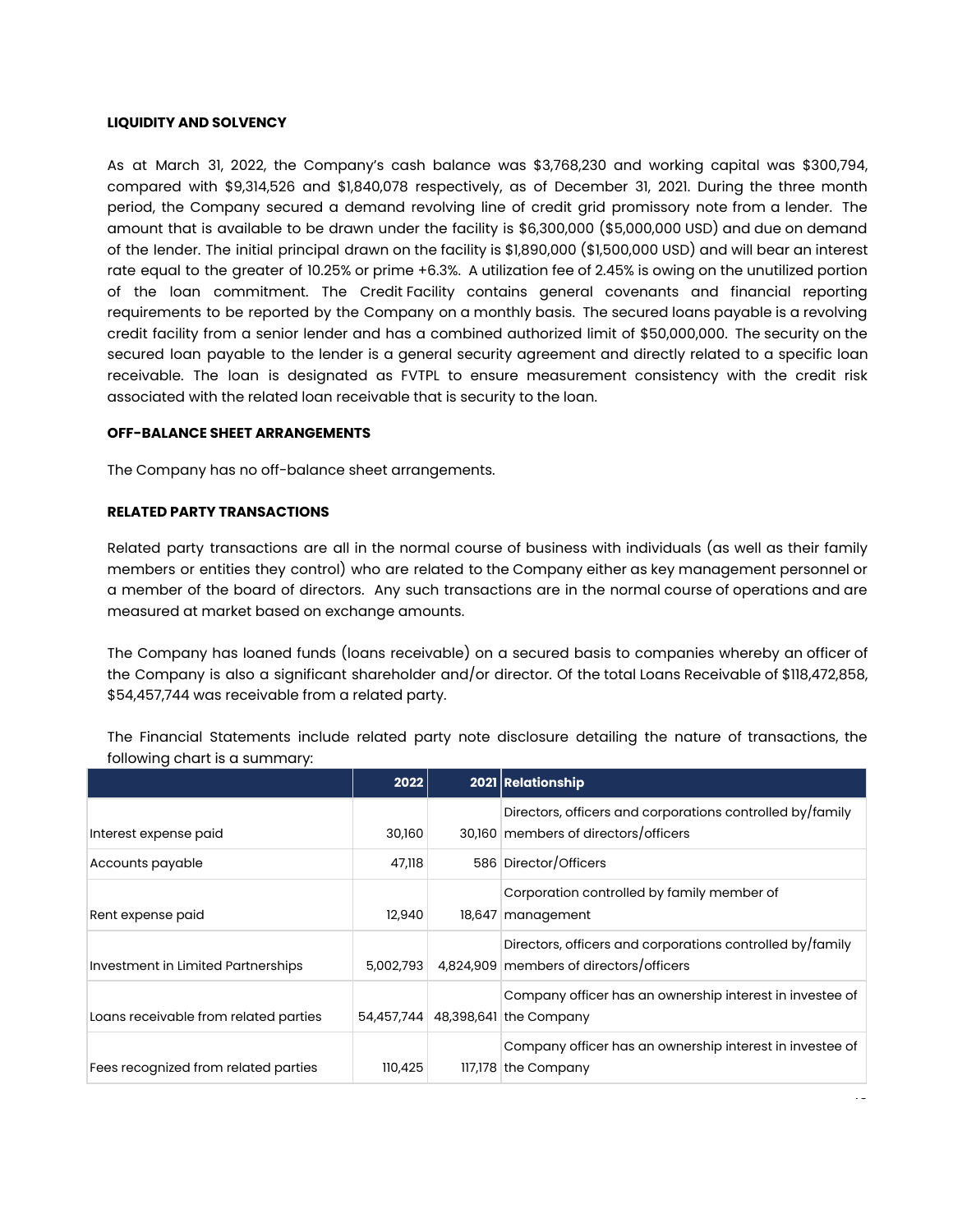## **OUTLOOK**

The Company has had significant growth in loans disbursed, both organically and through acquisition over the last year. To support growth, the Company anticipates further utilization of debt facilities as well as growth through its launch of TIMIA LP III.

The Company develops, raises and manages funds focused private credit strategies that generate attractive risk-adjusted returns with loan structures that limit credit losses. The Company intends to continue funding investment opportunities through special purpose vehicles, such as Limited Partnerships, that are funded by institutional and accredited investors. The Company identifies opportunities with healthy financial outlooks and proven records of growth. The Company invests heavily in its origination platform to source and evaluate potential additional to the portfolio. This scalable technology-forward approach allows for growth in the portfolio in a cost efficient manner, an approach management believes is unmatched by its current competitors.

Over the quarter, there has been a sizable correction in stock markets and a general tightening of credit availability. TIMIA and Pivot continue to monitor the performance metrics of their portfolio investments. To date no significant trickle down effects have been identified. However, the Company is actively helping investees manage their capital needs.

#### **SUBSEQUENT EVENTS**

On May 5, 2022, the Company announced that it has entered into a non-binding letter of intent to acquire Brightpath Capital Corp. and Brightpath Residential LP I (collectively, "Brightpath"), subject to shareholder approval. Brightpath is one of Canada's leading private providers of residential mortgages focused on Ontario and British Columbia. The purchase price is approximately \$30,500,000 and is comprised of a combination of 31,250,000 common shares with a deemed value of \$0.40 per share and 18,000,000 series A preferred shares with a deemed value of \$1.00 per share. One of the shareholders of Brightpath is on the Board of Directors of the Company. Further details may be found in the Information Circular for the Company's June 7, 2022 Annual and Special General Meeting which has been filed on SEDAR

On May 12, 2022, the Company announced that it has agreed to acquire approximately 77% of a Canadian-based leading provider of specialty finance lending company, for a purchase price of approximately \$9,240,000. The total common share valuation of the specialty finance company is \$12,000,000.

On May 26, 2022, the Company's board of directors declared a quarterly cash dividend of \$0.02 per Series A Preferred Shares, payable on June 30, 2022, to Series A preferred shareholders of record as of June 23 , 2022.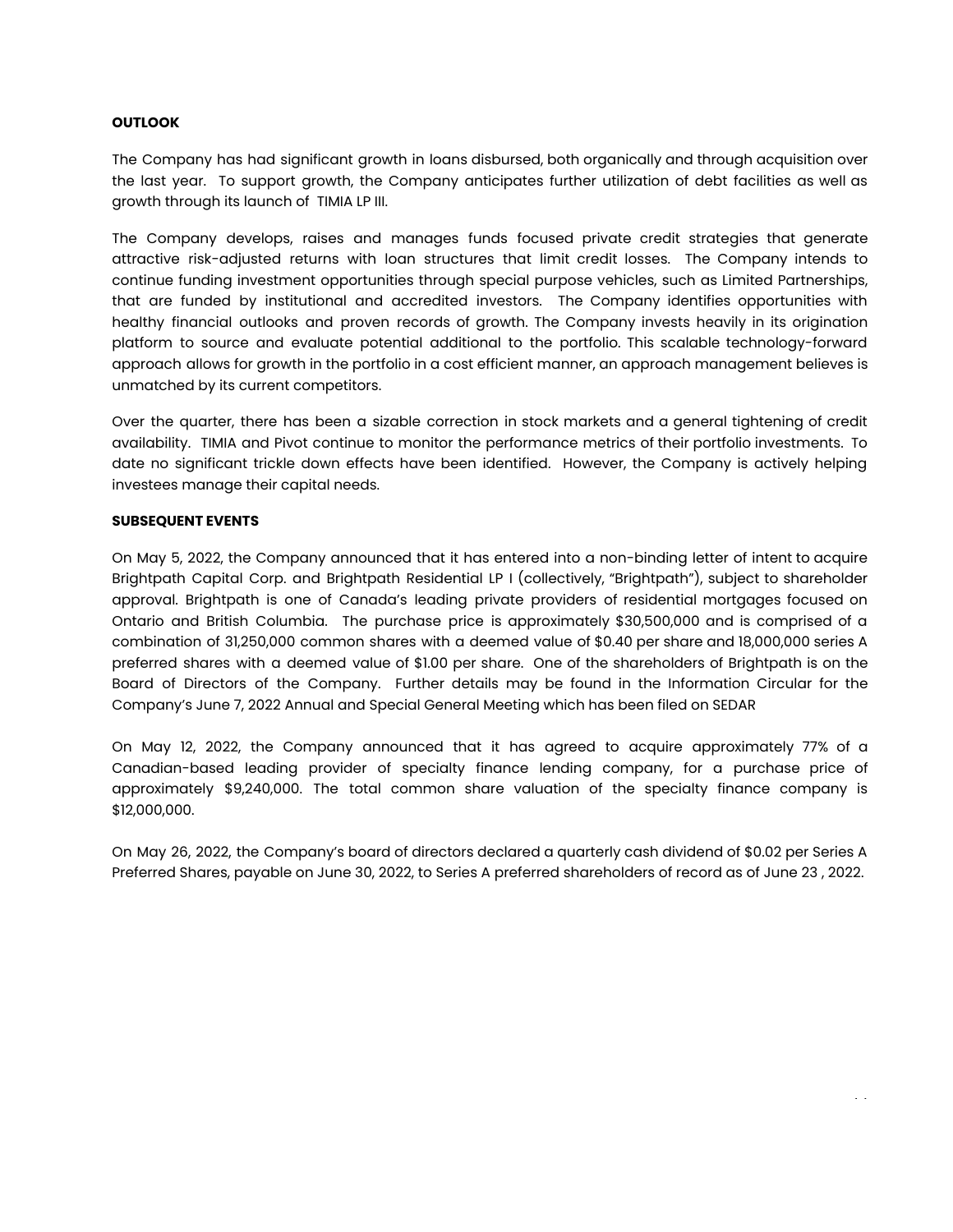## **FINANCIAL INSTRUMENTS AND RISK**

## **Financial instruments**

The following table summarizes information regarding the carrying values and classification of the Company's financial instruments as of the periods ended March 31, 2022 and December 31, 2021:

|                                                    | <b>March 31, 2022</b> | <b>December 31, 2021</b> |
|----------------------------------------------------|-----------------------|--------------------------|
| Cash & restricted cash - FVTPL                     | 3,768,230             | \$<br>9,758,032          |
| Accounts receivable - Amortized cost               | 1,005,552             | 687,596                  |
| Loans receivable - Amortized cost                  | 112,972,797           | 106,117,801              |
| Equity investments - FVTPL                         | 1,333,618             | 1,333,618                |
| Forward contract receivable - FVTPL                | 0                     | 290,500                  |
| Accounts payable - Amortized cost                  | 2,083,479             | 5,674,751                |
| Loans payable (Note 13) - Amortized cost           | 28,330,781            | 26,810,891               |
| Loans payable (Note 13) - FVTPL                    | 47,000,000            | 41,000,000               |
| Revolving credit facilities - Amortized cost       | 0                     | 4,485,129                |
| Debentures & co-investment obligations - Amortized |                       |                          |
| cost                                               | 27,740                | 1,468,518                |
| Non-controlling interests - Amortized cost         | 31,767,927            | 30,513,576               |

The estimated fair values of cash and accounts payable approximate their respective carrying values due to their nature and short terms to maturity. Equity investments and forward contract receivable are carried at their fair value. Loans receivable, accounts receivable, co-investment obligations, revolving credit facility, and debentures are carried at amortized cost. Loans payable are split between amortized cost and FVTPL.

The fair value measurements use a fair value hierarchy that reflects the significance of the inputs used in making the measurements. The fair value hierarchy has the following levels:

- (a) Quoted prices (unadjusted) in active markets for identical assets or liabilities (Level 1);
- (b) Inputs other than quoted prices included within Level 1 that are observable for the asset or liability, either directly (that is, as prices) or indirectly (that is, derived from prices) (Level 2); and
- (a) Inputs for the asset or liability that are not based on observable market data (that is, unobservable inputs) (Level 3).

 $\ddotsc$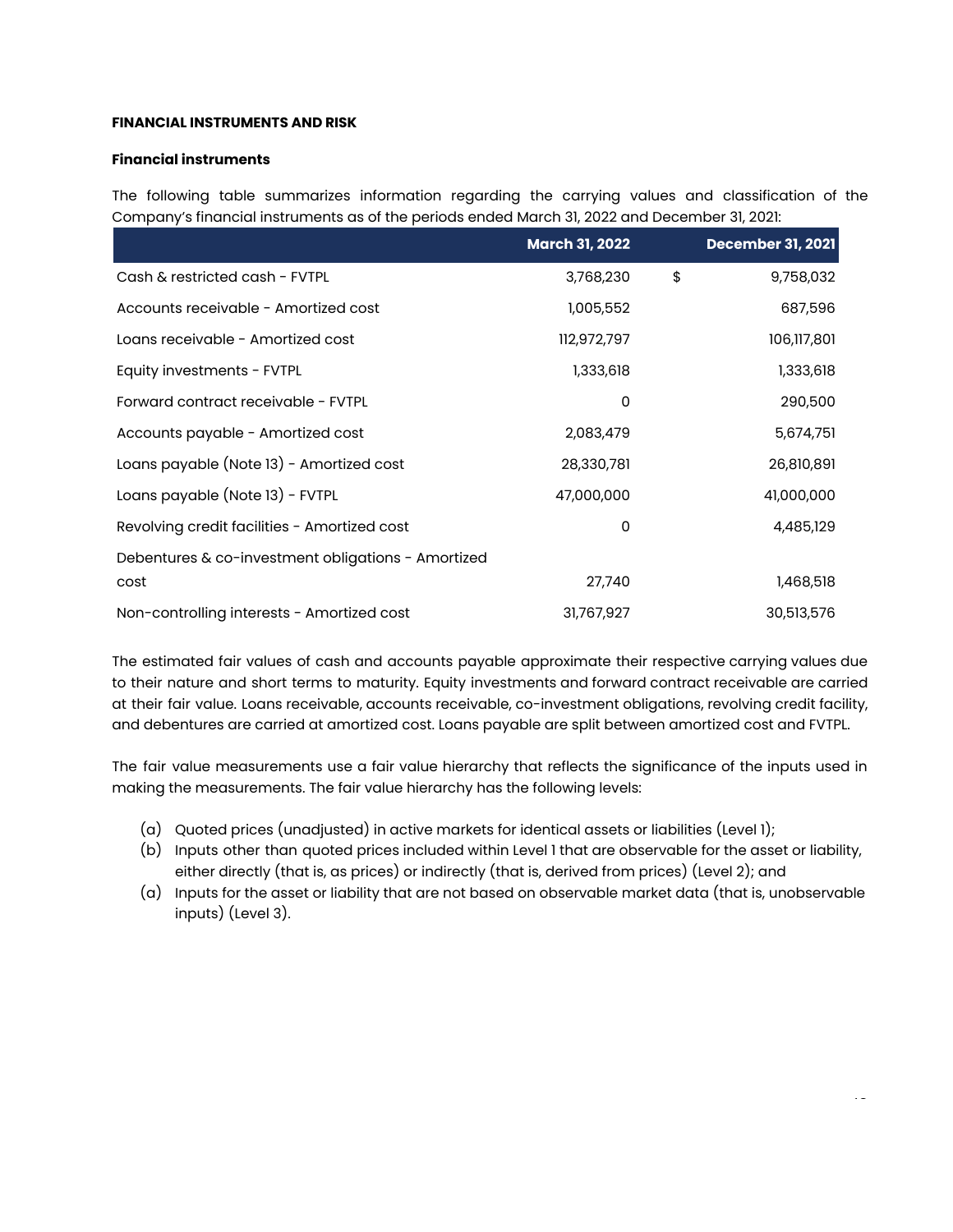The level in the fair value hierarchy within which the fair value measurement is categorized in its entirety is determined on the basis of the lowest level input that is significant to the fair value measurement in its entirety. For this purpose, the significance of an input is assessed against the fair value measurement in its entirety. If a fair value measurement uses observable inputs that require significant adjustment based on unobservable inputs, that measurement is a Level 3 measurement. Assessing the significance of a particular input to the fair value measurement in its entirety requires judgment, considering factors specific to the asset or liability.

The following table presents the Company's financial instruments, measured at fair value on the consolidated statements of financial position and categorized into levels of the fair value hierarchy:

|                    |                       | <b>Quoted Prices</b> | Significant       |                     |
|--------------------|-----------------------|----------------------|-------------------|---------------------|
|                    |                       | in Active            | Other             | Significant         |
|                    |                       | <b>Markets for</b>   | <b>Observable</b> | <b>Unobservable</b> |
|                    | <b>Balance</b> at     | <b>Identical</b>     | <b>Inputs</b>     | <b>Inputs</b>       |
|                    | <b>March 31, 2021</b> | Assets (Level 1)     | (Level 2)         | (Level 3)           |
| Cash               | 3,768,230             | 3,768,230            | -                 |                     |
| Equity investments | 1,333,618             | -                    | -                 | 1,333,618           |

There were no transfers from Level 1 to 2 or Level 2 to 1 during the period.

The investment operations of the Company's business involve the purchase and sale of securities, and accordingly, a portion of the Company's assets are currently comprised of financial instruments. The use of financial instruments can expose the Company to several risks, a discussion of which is provided below.

# **Liquidity risk**

Liquidity risk is the risk that the Company will not be able to meet its financial obligations as they fall due. The Company maintains sufficient cash balances to meet current working capital requirements. The Company is dependent on obtaining regular financings in order to continue as a going concern. Despite previous success in acquiring these financings, there is no guarantee of obtaining future financings. The Company's cash consists of cash deposited in business accounts held by high credit quality financial institutions.

|                            | Carrying<br>amount | Contractual<br>cash flows | Within 1<br>year | Within 2<br>years | Within 5<br>years |
|----------------------------|--------------------|---------------------------|------------------|-------------------|-------------------|
|                            | \$                 | \$                        | \$               | \$                | \$                |
| Accounts payable           | 2,083,479          | 2,083,479                 | 2,083,479        |                   |                   |
| Loans payable              | 75,330,781         | 75,330,781                | 75,330,781       |                   |                   |
| Non-controlling interests  | 31,767,927         | 31,767,927                | 5,530,233        | 16,841,111        | 9,415,664         |
| Debentures & co-investment |                    |                           |                  |                   |                   |
| obligations                | 27,740             | 27,740                    | 27,740           |                   |                   |
| Total                      | 109,209,927        | 109,209,927               | 82,972,233       | 16,841,111        | 9,415,664         |

 $\overline{\phantom{a}}$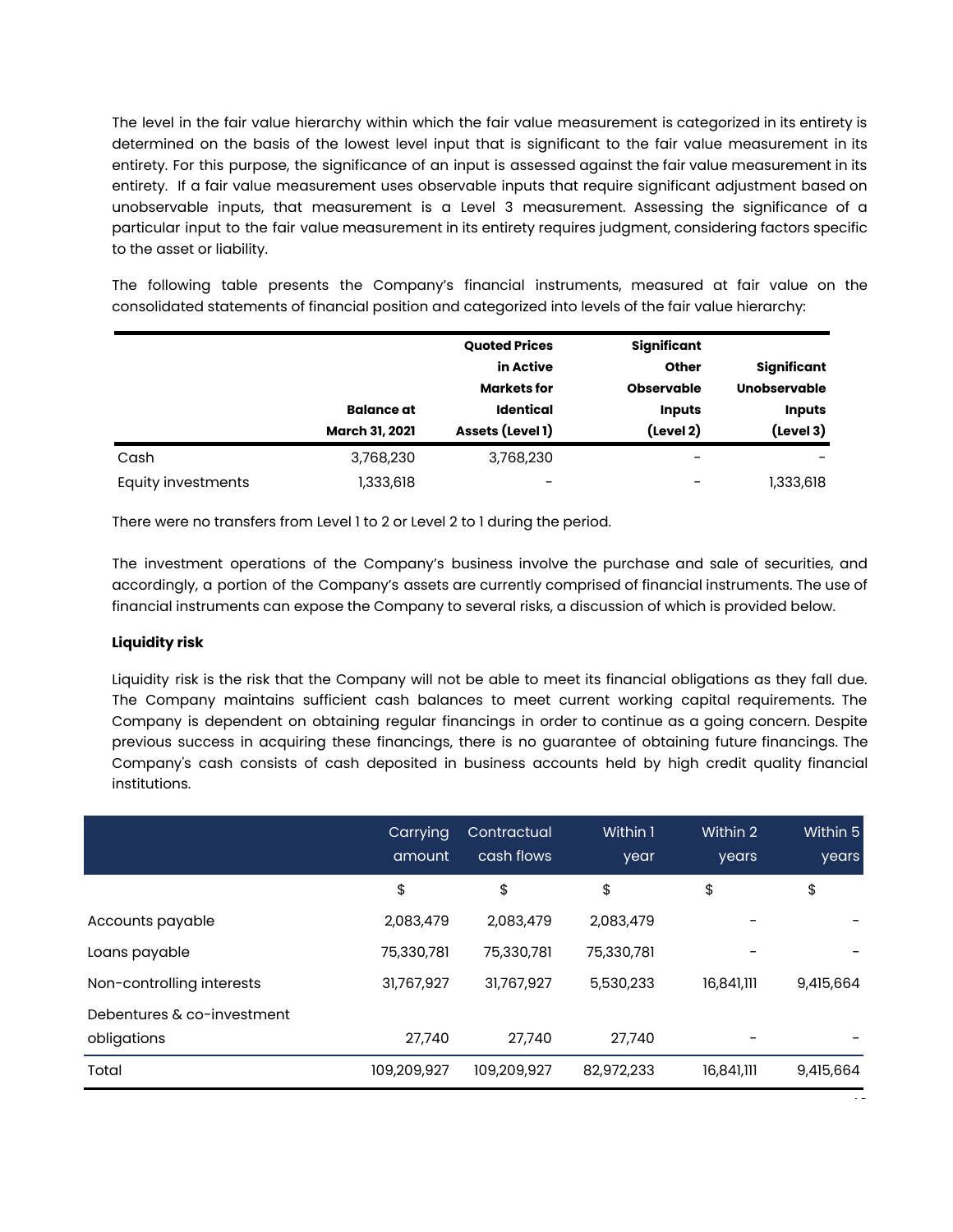Cash flows relating to non-controlling interests are based on expected cash flows. The Company is obligated to return the net assets attributable to limited partners at the end of each partnership agreement. Timing in the above table is based on estimated cash flows and expected maturities of the investments held.

## **Foreign exchange risk**

The Company's foreign exchange risk is due to the Company's loan investments totaling US\$27,369,575 which are currently valued at \$34,201,021.

The Company also consolidates two limited partnerships which operate with a functional currency of US dollars. Changes in US and Canadian dollar exchange rates will give rise to foreign currency translation adjustments that may have a material impact on the other comprehensive income recognized by the Company. A 10% movement in the US dollar exchange rate would increase/decrease the accumulated other comprehensive translation adjustment on the consolidated statement of financial position by \$609,436.

### **Interest rate risk**

The Company's exposure to interest rate risk arises from the interest rate impact on its cash. The Company's practice has been to invest cash at floating rates of interest in order to maintain liquidity, while achieving a satisfactory return for shareholders. A 10% change in the interest rate would not result in a material impact on the Company's operations.

### **Market risk**

Market risk is the risk that the fair value of, or future cash flows from the Company's financial instruments will significantly fluctuate due to changes in market prices. The value of financial instruments can be affected by changes in interest rates, foreign exchange rates, and equity prices. The Company is exposed to market risk in trading its investments and unfavourable market conditions could result in dispositions of investments at less than favourable prices. Additionally, the Company adjusts its investments to fair value at the end of each reporting period. This process could result in significant write-downs of the Company's investments over one or more reporting periods, particularly during periods of overall market instability, which could have a significant unfavourable effect on the Company's financial position.

The Company manages market risk by having a portfolio of investments not singularly exposed to any one issuer; however, its investment activities are currently concentrated primarily in the technology and energy sectors. The Company also manages its market risk by reviewing commodity prices, individual equity movements, and the stock market to determine the appropriate course of action to be taken by the Company.

## **Credit risk**

Credit risk is the risk of potential loss to the Company if the counterparty to a financial instrument fails to meet its contractual obligations. The Company's credit risk is primarily attributable to its cash and loan receivables. The Company limits exposure to credit risk by maintaining its cash with financial institutions. Deposits held with these institutions may exceed the amount of insurance provided on such deposits. The Company's maximum exposure to credit risk at the reporting date is the carrying value of cash, restricted cash, accounts receivable, forward contract and loans receivable. 17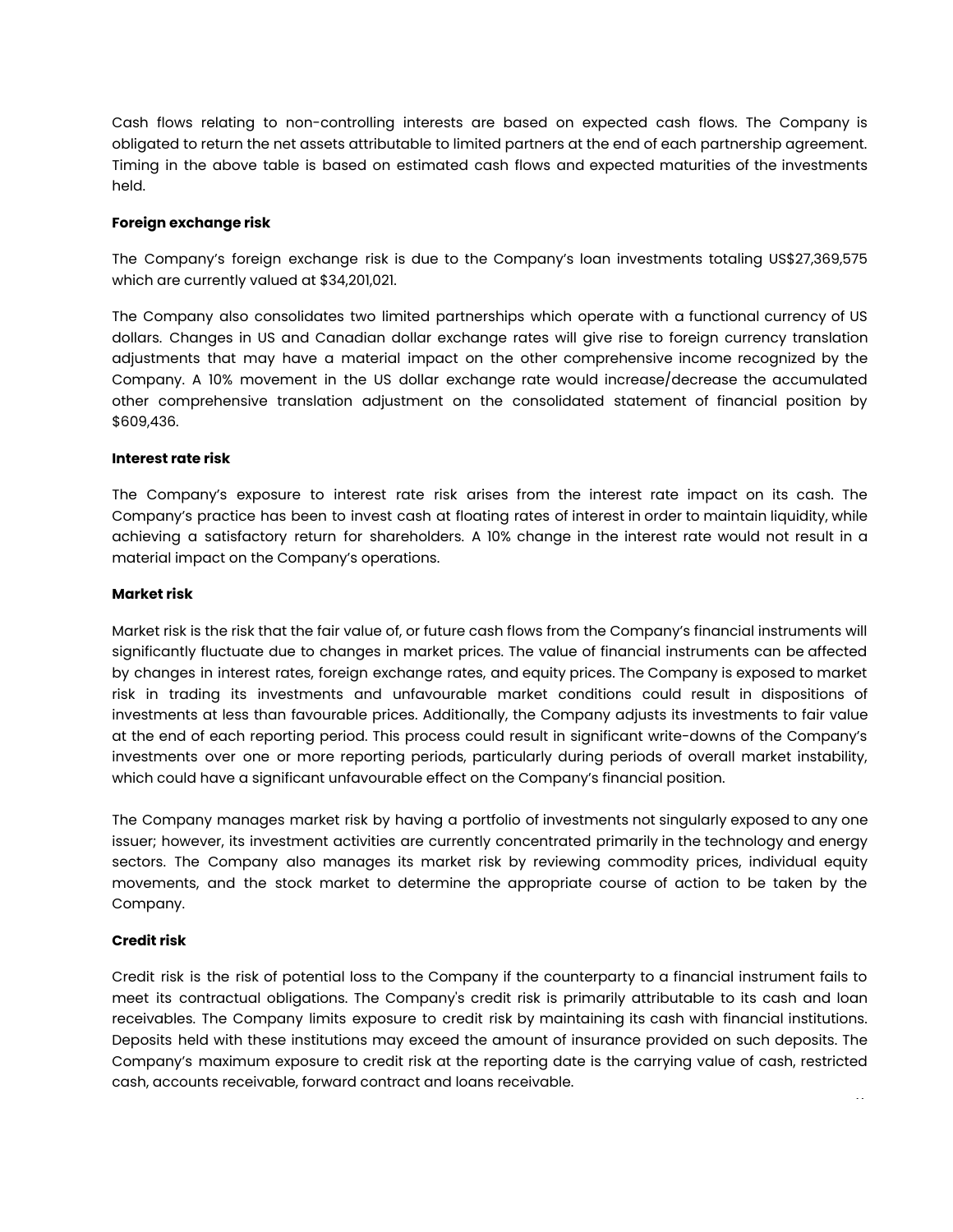#### *Credit risk measurement*

In monitoring credit risk, the Company performs ongoing credit evaluations of its investees' financial condition. The evaluation considers delinquency trends, sales volumes and the investee's ability to maintain its financial condition. In accordance with IFRS 9, the Company calculates an expected credit loss as outlined below.

## *Expected credit loss measurement*

IFRS 9 outlines a 'three-stage' model for impairment based on changes in credit quality since initial recognition as summarized below:

- A financial instrument that is not credit-impaired on initial recognition is classified in 'Stage 1' and has its credit risk continuously monitored by the Company.
- If a significant increase in credit risk ('SICR') since initial recognition is identified, the financial instrument is moved to 'Stage 2' but is not yet deemed to be credit-impaired.
- If the financial instrument is credit-impaired, the financial instrument is then moved to 'Stage 3'.
- Financial instruments in Stage 1 have their ECL measured at an amount equal to the portion of lifetime expected credit losses that result from default events possible within the next 12 months. Instruments in Stages 2 or 3 have their ECL measured based on expected credit losses on a lifetime basis.

The following diagram summarizes the impairment requirements under IFRS 9:



The Company assigns each loan in the portfolio to a credit quality stage of Stage 1, Stage 2 or Stage 3. This credit quality staging is then used to calculate the lifetime ECL. The lifetime ECL is the maximum loss in default adjusted for the probability of loss. At each reporting period, the ECL is calculated for each loan receivable. The Company periodically reviews the ECL model to determine if industry trends or macro-economic factors have changed, causing a need to adjust the ECL model. The expected credit loss recorded in the consolidated statement of net income (loss) is a recovery of \$196,337 for the 3 months ended March 31, 2022 and the expected credit loss accrued on the consolidated statement of financial position is \$600,061 as at March 31, 2022.

## *Significant increase in credit risk (SICR)*

The Company considers a financial instrument to have experienced a SICR when one or more of the following quantitative or qualitative criteria have been met:

• The investment is more than 30 days but less than 90 days in arrears on its contractual payment obligations;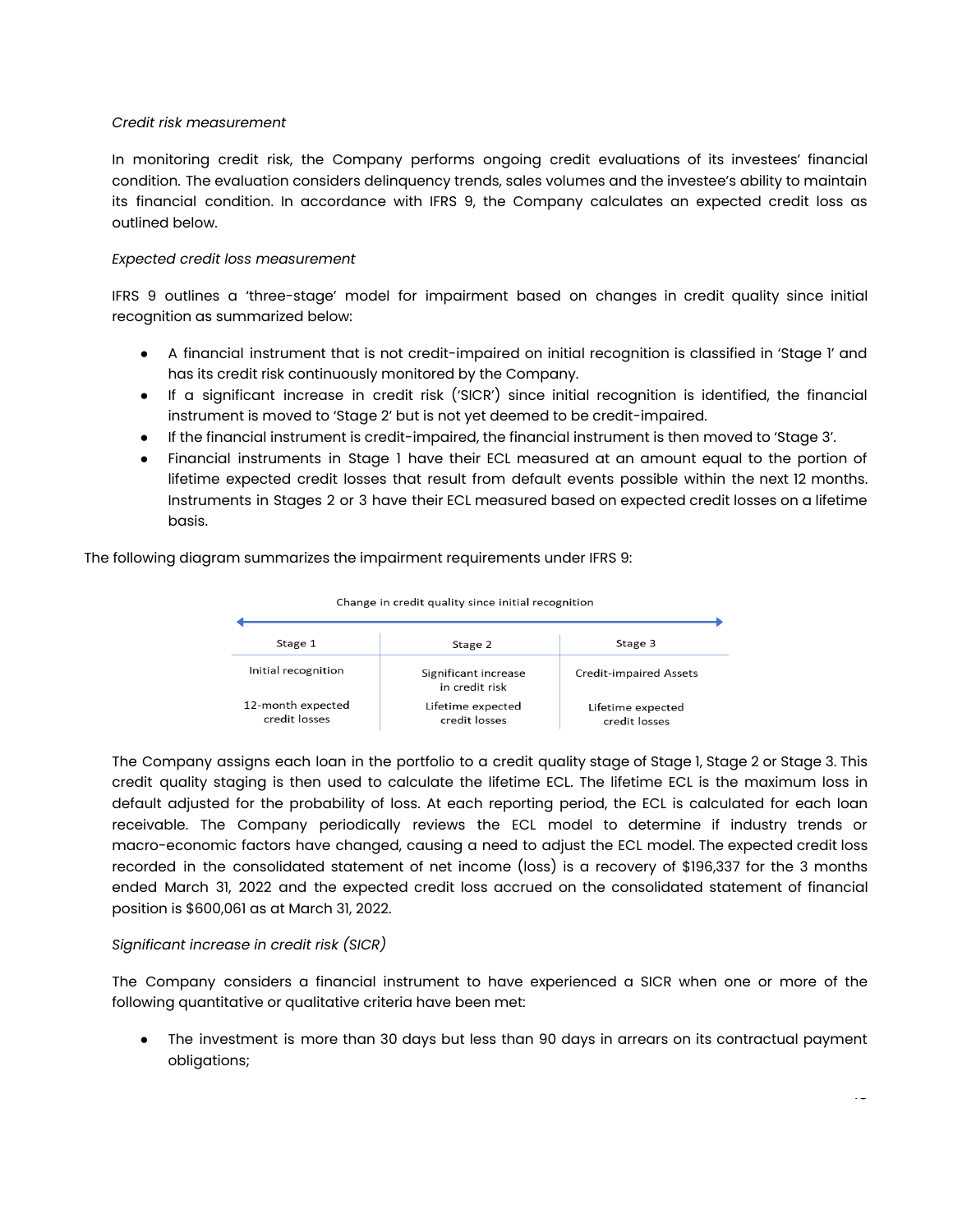- The Company's management believes the cash resources available to the investment may not be sufficient to meet ongoing needs; or
- *●* The investment has significantly underperformed with respect to revenue growth and expense control.

A loan is considered to be in stage 3 if:

- The borrower is 90 days past due on contractual payments;
- The borrower is in long-term forbearance;
- The borrower is insolvent; or
- The borrower is in material breach of financial covenants.

### *Expected credit loss model*

The Company determines the lifetime expected credit loss to be the maximum loss in a default adjusted for the probability of loss. At each reporting period, the ECL is calculated for each loan receivable. The maximum default loss is a function of the relative exposure of the Company to a particular investment. The Company assesses this as a ratio of the enterprise value of the underlying entity to the amortized loan balance. Based on this ratio, the Company assigns the loan receivable to a maximum default loss band. Each band has a loss percentage based on historic experience.

The probability of default represents the likelihood that the borrower defaults on its financial obligation. As such it is dependent on the stage of the investment at the measurement date. An investment in stage 3 is in default by definition so the likelihood of default is 100%. Stage 1 and stage 2 credits are assigned default probabilities based on historic experience and an assessment of forward looking macro-economic trends. If Company management determines that a segment of the portfolio is facing macro-economic trends that differ from other investments in the portfolio, the probability of default will be adjusted accordingly for that segment.

The Company reviews the stage of each loan receivable and recalculates the ECL every reporting period. Changes to the ECL are recognized on the consolidated statement of income (loss) in the period of the change.

#### *Credit risk exposure*

The Company's credit risk exposure by ECL staging is included in a table in Note 3 Loans receivable.

#### **MANAGEMENT OF CAPITAL**

The Company's objectives when managing capital are to: a) identify and to invest in investments with strong cash-flow and long-term growth potential; b) to maintain financial strength, to protect its ability to meet its ongoing liabilities and to continue as a going concern and maintain creditworthiness; c) maximize returns for shareholders over the long-term. If the Company does not receive sufficient cash flows from its activities, it may have to undertake a private placement to cover its cash outflows.

The Company is subject to certain restrictions on its assets as described in Notes 9, 10, 12 and 13. The Company's share capital is not subject to external restrictions. The capital of the Company comprises shareholders' equity, Limited Partnership capital, note payable, revolving credit facility, debentures and co-investment obligations.